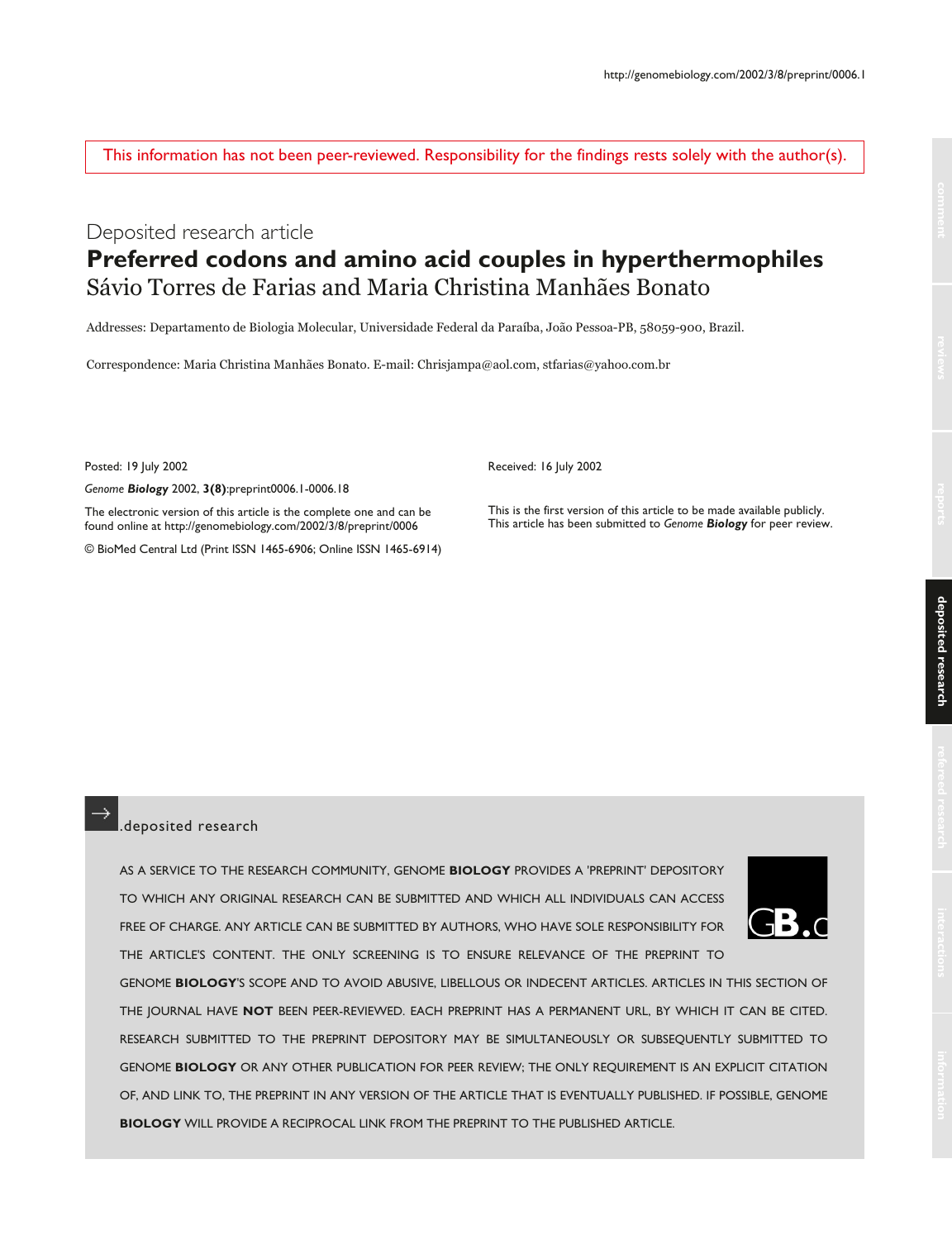# Preferred codons and amino acid couples in hyperthermophiles

Running title: Preferences in hyperthermophiles

Authors:

Sávio Torres de Farias and Maria Christina Manhães Bonato

Address: Departamento de Biologia Molecular Universidade Federal da Paraíba João Pessoa-PB, 58059-900, Brazil.

Correspondence: M. Christina M. Bonato Fax: 55-83-2167407. Email: Chrisjampa@aol.com stfarias@yahoo.com.br

Abbreviations: optimal growth temperature (OGT); hyperthermophiles (HT); moderate thermophiles (T); mesophiles (M); water accessible surfaces (WAS); pyrimidines (Y); purine (R); all nucleotides (N).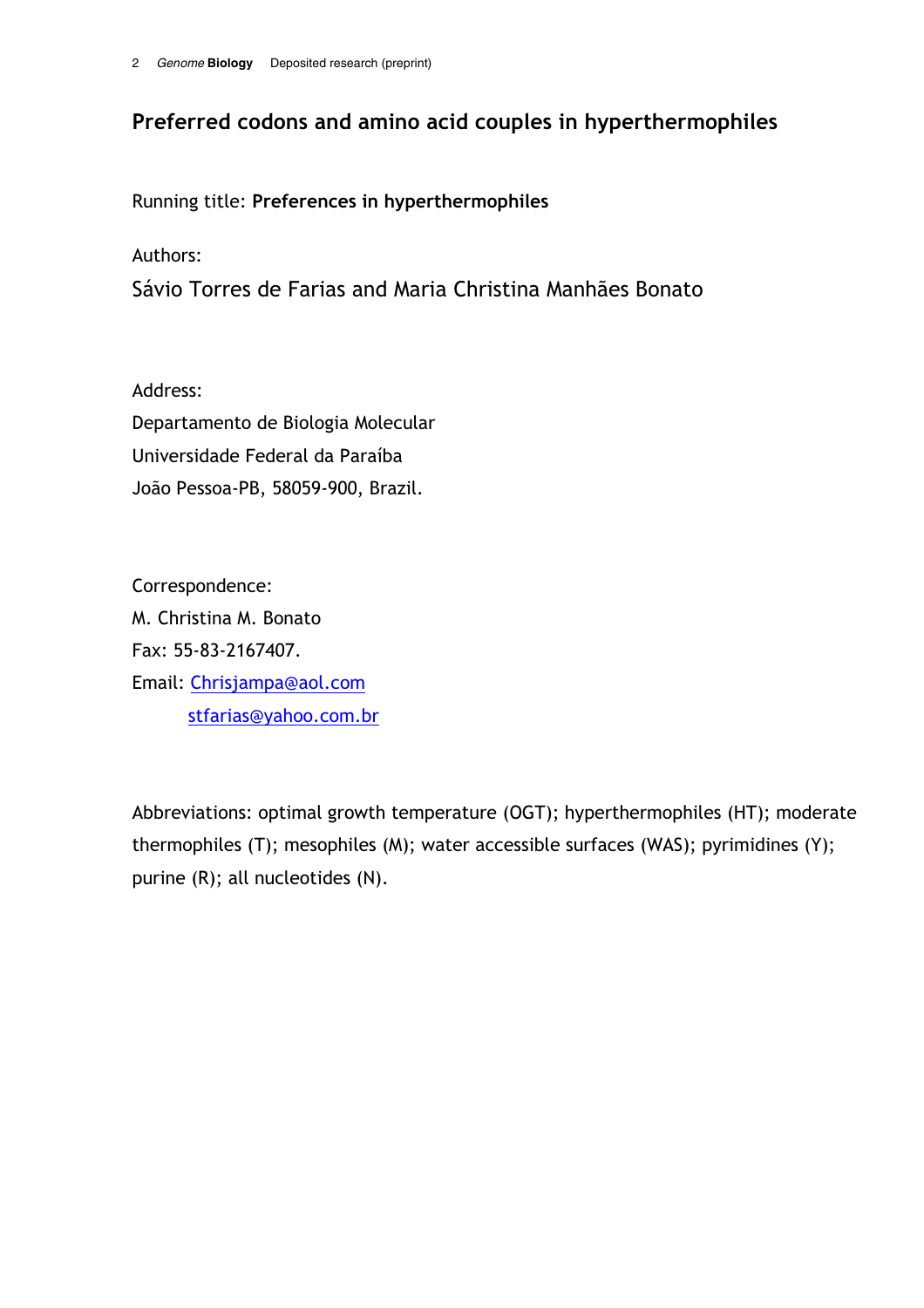### Abstract

Background: Most organisms grow at temperatures from 20 to 50 $^0$ C but some prokaryotes, including Archaea and Bacteria, are capable of withstanding higher temperatures, from 60 to >100<sup>0</sup>C. What makes these cells so resistant to heat? Their biomolecules must be sufficiently stable, especially proteins, to work under these extreme conditions, but the bases for thermostability remains elusive.

Results: The preferential usage of certain couples of amino acids and codons in thermal adaptation was investigated, by comparative proteome analysis, using 28 complete genomes from 18 mesophiles, 4 thermophiles, and 6 hyperthermophiles. In the hyperthermophiles proteomes, whenever the percent of Glu  $(E)$  and Lys  $(K)$ increased, the percent of Gln  $(Q)$  and His  $(H)$  decreased, so that the  $E+K/Q+H$  ratio was  $>$  4,5; in the mesophiles proteomes, it was  $<$  2,5 and in the thermophiles an intermediary value was observed. The  $E+K/Q+H$  ratios for chaperonins, potentially thermostable proteins, were higher than their proteome ratios whereas, for DNA ligases, not necessarily thermostable, they followed the proteome ones. Analysis of codon usage revealed that hyperthermophiles preferred AGR codons for Arg in detriment of CGN codons, which were preferred by mesophiles.

**Conclusions:** The results suggested that the  $E+K/Q+H$  ratio may provide a useful mark for distinguishing hyperthermophilic, thermophilic and mesophilic prokaryotes and that the high percent of the amino acid couple  $E+K$ , consistently associated to the low percent of the pair Q+H, could contribute to protein thermostability. Second, the preference for AGR codons for Arg was a signature of all hyperthermophilics so far analyzed.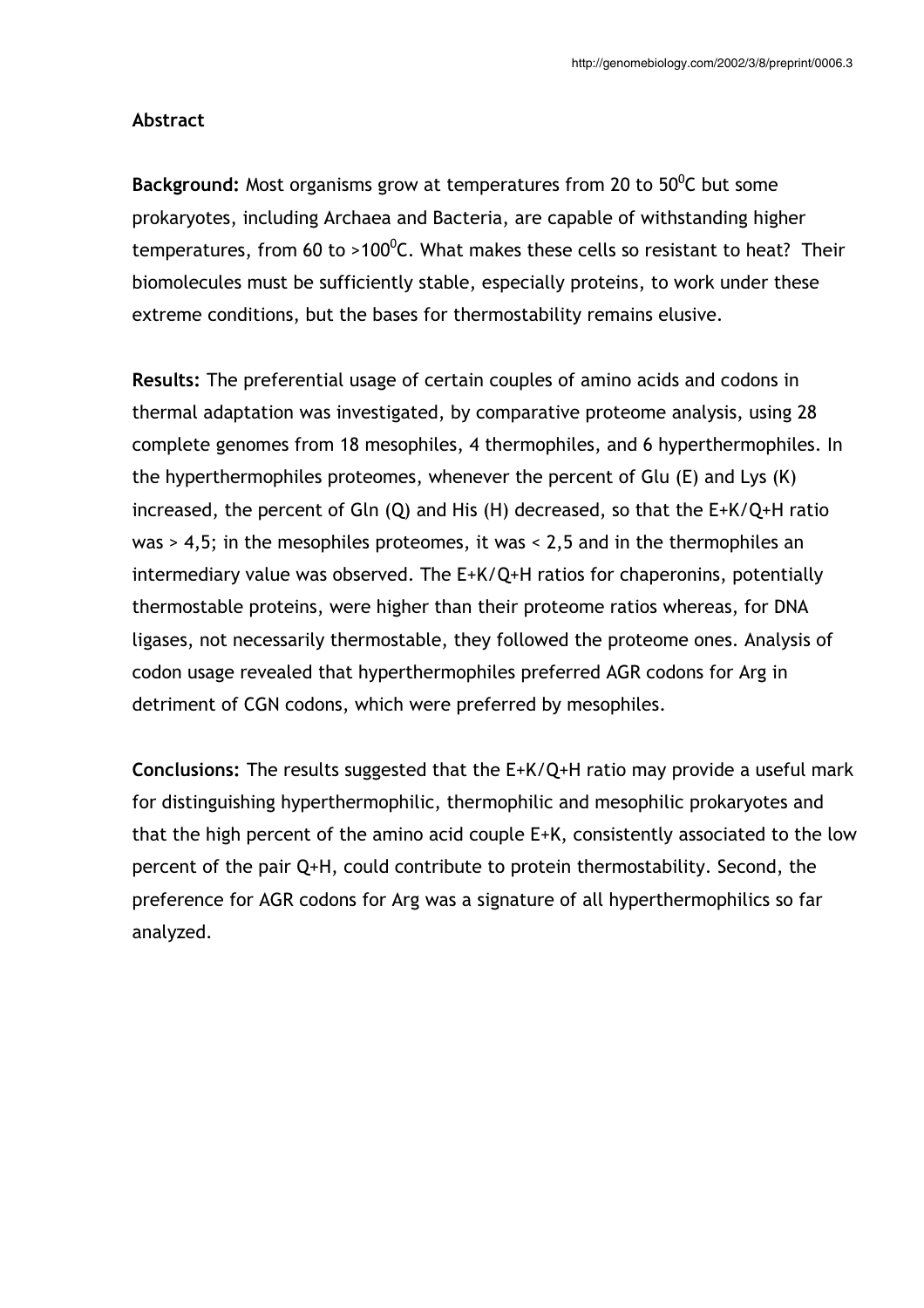### **Background**

Temperatures lower than 50°C are common in different habitats of the Earth and most organisms are mesophiles with an optimal growth temperature (OGT) at 24-40<sup>o</sup>C. Life at temperatures higher than 55-60°C can be found associated to low pH, high salinity or high-pressure environments, including members of Archaea and Bacteria. Evidence of eukaryotic life above 60°C is scarce (1). Prokaryotes data grouped moderate thermophiles with OGT in the range of 50°C to 70°C and hyperthermophiles with OGT above 80°C. The hyperthermophilic members of Archaea and Bacteria, which can grow at  $80^{\circ}$ C-105°C, are unable to propagate in temperatures lower than their OGT (2).

There are not many clues as to how life can thrive in extreme environments. In general the biochemistry of hyperthermophiles proteins is very similar to that of mesophiles. When protein sequences and three-dimensional structures are compared, there are no significant differences among molecules: the sequences of homologous proteins from hyperthermophiles and mesophiles are 40 to 80% similar; their threedimensional structures are superposable; and they have de same catalytic mechanisms (3). Nevertheless, most enzymes from hyperthermophiles show an optimum catalytic activity above  $100^{\circ}$ C. Stability at high temperatures appears to be the result of very subtle synergistic and cooperative intra and inter molecular interactions, or from extrinsic protectants (4,5). Some findings relevant for explaining protein thermostability were: i) increase in the number of hydrogen bonds, and extension in the inter subunit ion-pairs networks (6,7); ii) increase in the number of charged amino acids (8,9); iii) decreased length of superficial loops and an increase in protein compactness (10,11). On the other hand, the fully functional and stable folded state of hyperthermophiles might require specific chaperones to be reached (3), as the chaperonin systems, which are included in the molecular chaperone family (12) of proteins.

In the present work, the proteome data from hyperthermophiles (HT), moderate thermophiles (T) and mesophiles (M) was compared, looking for characteristics which could be related to thermal adaptation, allowing distinguishing high and lowtemperature organisms and proteins. So far two parameters were utilized: a) amino acid composition and amino acids couplets in each proteome, b) codon usage in the whole genome. The study was complemented using the same parameters in analyzes of two types of proteins: chaperonins and DNA ligases. These proteins were elected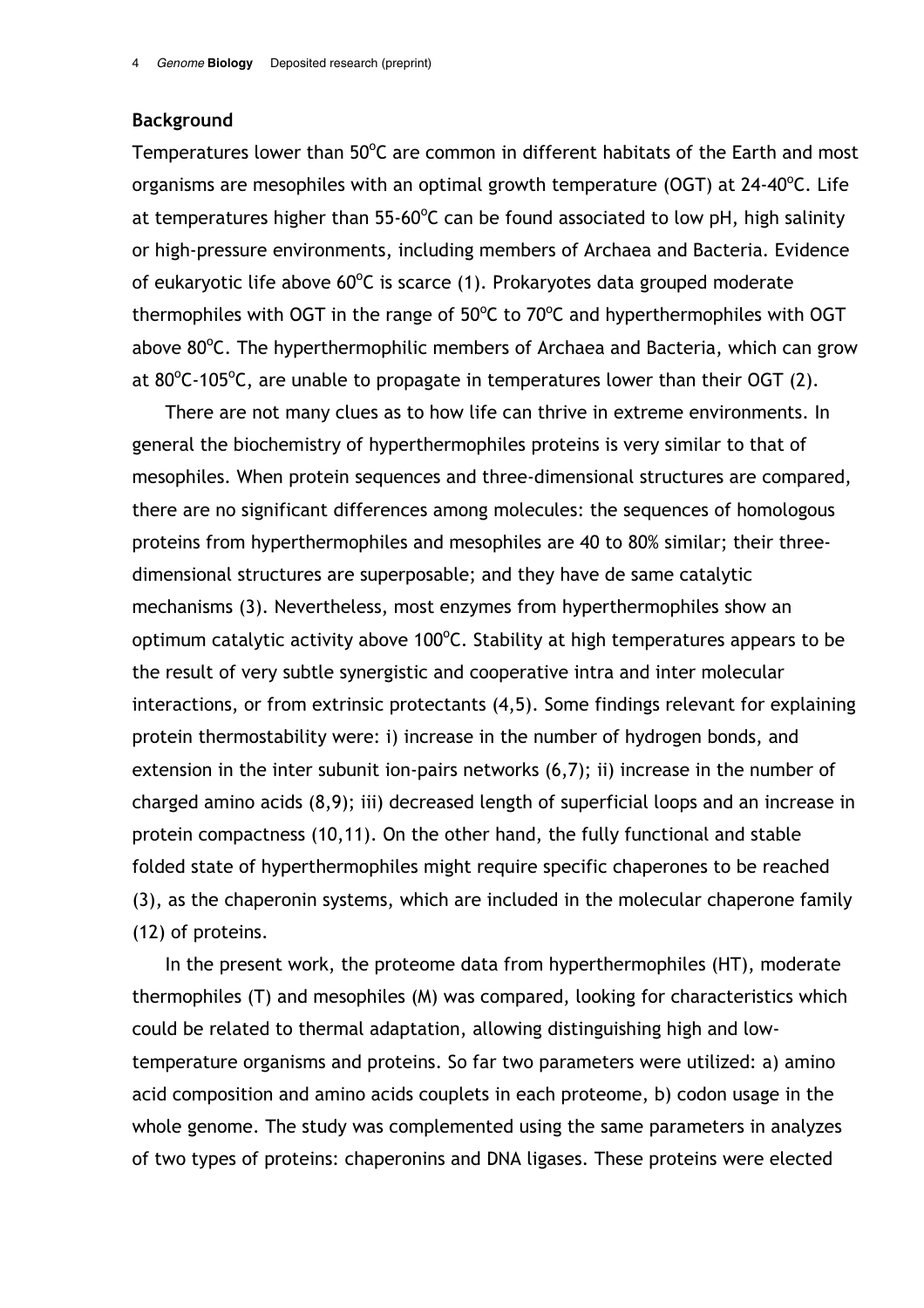for analysis considering their thermal stability and their presence in all organisms. Chaperonins are potentially thermostable in all OGT groups and amongst Hsps they are unique in being present in all three domains of life (13). On the other hand, DNA ligases are not necessarily thermostable in M but they are in HT and T. The results showed that high  $(E+K)/(Q+H)$  values were a characteristic of hyperthermophilic organisms and could be related to protein thermostability. Moreover, AGR codon bias for arginine was a signature for thermophiles and hyperthermophiles.

### **Results and Discussion**

#### 1. Proteome

The proteomes of 18 M, 4 T and 6 HT were analyzed for amino acid composition. In Table 1, the ratio (HT, T)/M corresponds to the average proportion of each amino acid in all HT and T (>60<sup>o</sup>C) organisms divided by their average proportion in all M (24- $50^{\circ}$ C). Only the amino acids with extreme ratios (> 1.30 and < 0.80) are listed. Preferred amino acids at high temperature were Glu, Lys, Tyr, Ile, and at mesophilics were Gln, His, Ala, Cys. Among the amino acids with extreme ratios we could highlight two couplets of preferred and avoid: E and Q, and K and H. These four amino acids are a homogenous group of high polar requirements, > 8,40 (14); are preferentially found in  $\alpha$ -helices (15, 16); its second codon position is A; and, at least for Gln and His, the ranges in HT and T are not extensively superposed to the ranges in M.

The idea that the physico-chemical properties of the most frequent amino acids are reflected in the protein secondary structures constitutes the basic information for prediction methods. An analysis of prokaryotic and human proteins shows that Glu, Lys, Asp, Asn, Gln and His prefer  $\alpha$ -helix and aperiodic structures, and that Ile, Leu, Val and Phe prefer B-sheets (16). Moreover, the measure of the water accessible surfaces (WAS) of amino acids calculated for 131 proteins from Bacteria and Archaea, showed that the WAS percentage of charged amino acids increased in hyperthermophiles, mainly due to Lys and Glu, and this increase was accompanied by a decrease in Gln, Ala and His (9). In several comparisons of organisms with different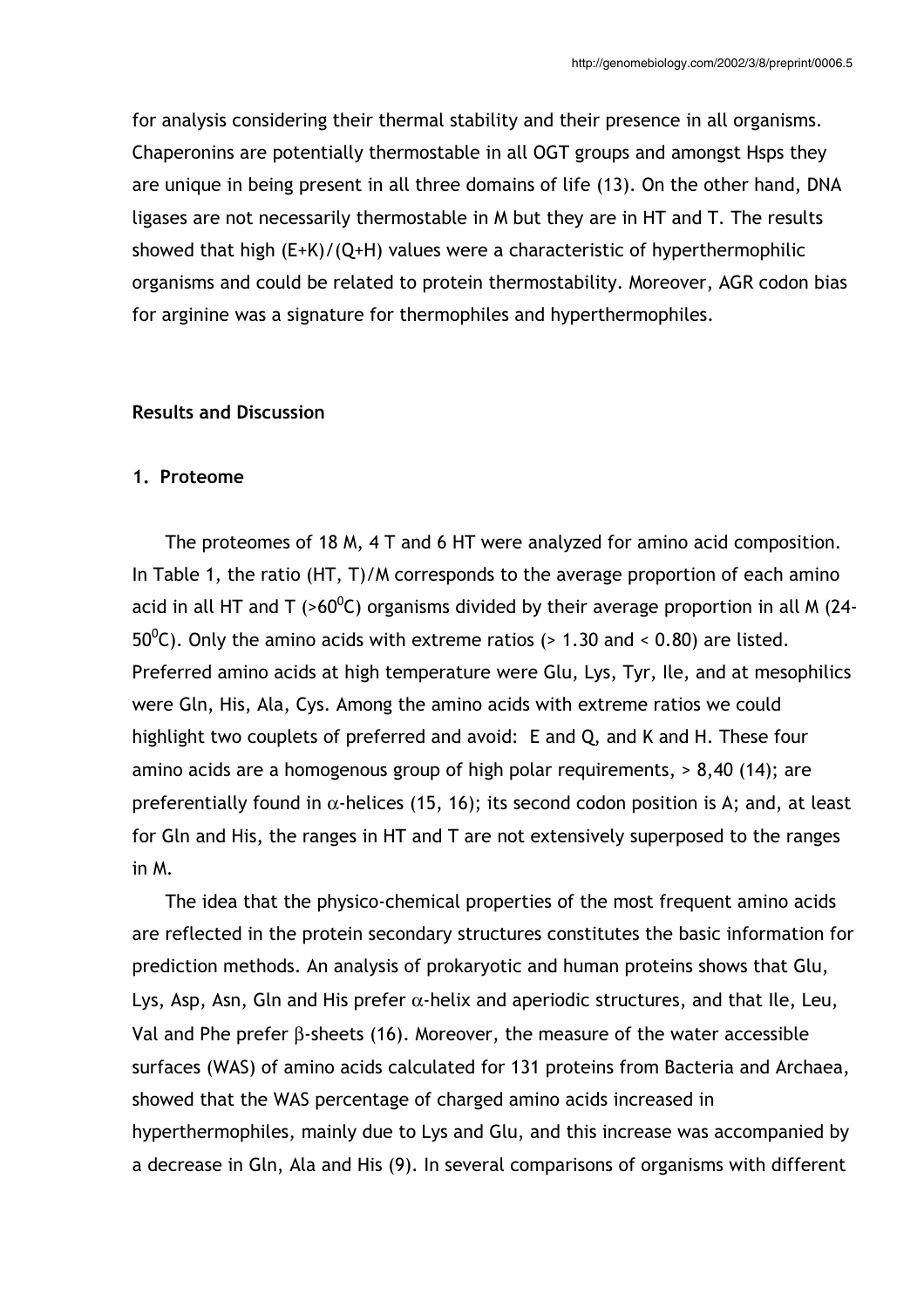life styles, the proteins sequences of hyperthermophiles included more charged (Glu, Arg, Lys) and fewer uncharged polar residues (Ser, Thr, Asn, Gln, His, Cys), increased residue hydrophobicity (Ile, Val), and increased residue volume (Tyr) (8,9,3).

Our comparison of 28 proteomes, from the tree domains of life, did not show correlation of Arg, Ser or Asn with temperature changes, but did show that a good indicator of lifestyle was the (HT, T)/M ratios, better than the mere abundance of amino acids (Table 1). So, considering the two couplets of preferred and avoided, the ratios E/Q and K/H were calculated for each one of the 28 proteomes. Figure 1 shows a clear correlation between lifestyle and  $(E+K)/(Q+H)$  ratios.

The ratio  $(E+K)/(Q+H)$  was always greater than 4.5 in HT, between 3.2 and 4.6 in T and lower than 2.5 in M showing that as the OGT decreases the proportion of E and K also decreases whereas the proportion of Q and H increases (Table 3). So, the  $(E+K)/(Q+H)$  ratios are an excellent indicator for lifestyles since the correlation between OGTs and preference for some amino acids couplets permits to discriminate HT, T and M across the three domains of life. Such results corroborate the proposition that adaptation to high temperatures might involve different mechanisms in HT and T  $(11).$ 

Figure 2 shows that the differences observed in HT, T and M in relation to the relative concentrations of E, K, Q and H could not be attributed exclusively to the G+C content of the organisms. Codons for E and K are respectively GAR and AAR with a predominance of A over G whereas codons for Q and H are respectively CAR and CAY (no predominance). Although the higher E+K values were observed in hyperthermophiles, which show G+C content inferior to 50%, at similar G+C contents the organisms showed different E+K values. In M the G+C content runs from 35% to 67% (Figure 2, Table 3).

### 2. Chaperonins and DNA ligases analysis

(E+K)/(Q+H) ratio was calculated for the chaperonins GroEl (Bacteria), THS (Archaea) and TCP1 (Eukarya). As these proteins are thermostable they could exhibit a profile similar to that of HT and T proteomes even when they originate from mesophiles. Figure 3A shows that the  $(E+K)/(Q+H)$  ratios for chaperonins, in prokaryotes, are usually in the limits of thermophilic and hyperthermophilic proteome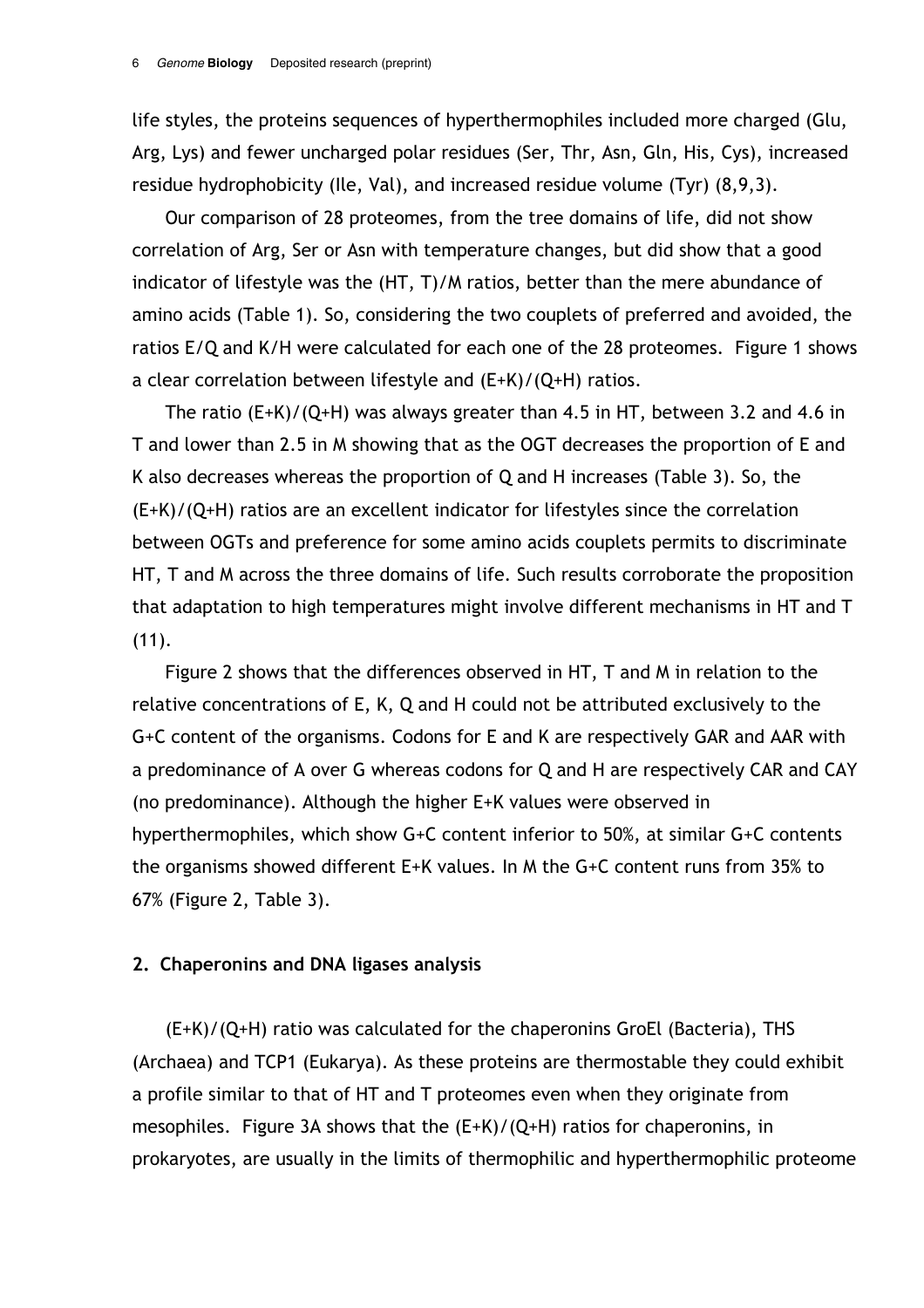values, that is above 2.5. The  $(E+K)/(Q+H)$  values, for chaperonin, ranged from 3.32 to 7.64 among prokaryotes (Table 3). The only exceptions were V. cholerae (2.1) and Halobacterium (1.84). Amongst eukaryotes the (E+K)/(Q+H) values for chaperonins were above 2.5, except for A. thaliana (Table 3). A possible relationship between  $(E+K)/(Q+H)$  ratio and protein thermostability, at least in prokaryotes, could be envisaged.

If the relative proportions of E, K, H and Q were related to protein stability we should expect that in mesophiles the  $(E+K)/(Q+H)$  values for DNA ligases were similar to that of their respective proteomes. Such profile would be striking different from that for chaperonins. Figure 3B shows that the  $(E+K)/(Q+H)$  values for DNA ligase follow the ones of the 28 proteomes. In HT and T, the values ranged from 3.8 to 9.4, and in M prokaryotes the values were, usually, lower than 2.5, except for the Eukarya group (Table 3). These results corroborate the idea that the relative concentrations of these amino acids couplets, in the composition of the peptides, could be associated to their thermostability.

### 3. Codon bias for Arginine

As the preference for one synonymous codon over another in organisms is a long known phenomenon, we looked for codon bias associated to temperature lifestyles. Striking differences, related to Arg (R) codons, were found between HT and T on one hand and M on another hand. Figure 4A shows that HT and T highly preferred AGR at expenses of CGN codons, which are preferred by M. One exception in prokaryotes was Mycoplasma genitalium with 58% of AGR and 48% of GCN and in eukaryotes the exceptions were S. cerevisiae and C. elegans with 69.5% and 55.8% of AGR, respectively (Table 4). Nevertheless the % of AGR in these organisms was never so high as in hyperthermophiles and thermophiles (Table 4).

Figure 4B shows that the % of Arg, in the proteome of these organisms, increases with the G+C content, and no correlation was found between the content of Arg and OTG. The preference for CGN codons cannot be attributed to the G+C content since very different values of CGN were found for similar values of G+C. Compare, for instance, the G+C content in A. aeolicus (43.2%), A. fulgidus (43.2%), T. maritima (46.1%), Sulfolobus sp (35.7%) B. subtilis (43.5%), V. cholerae (47.6),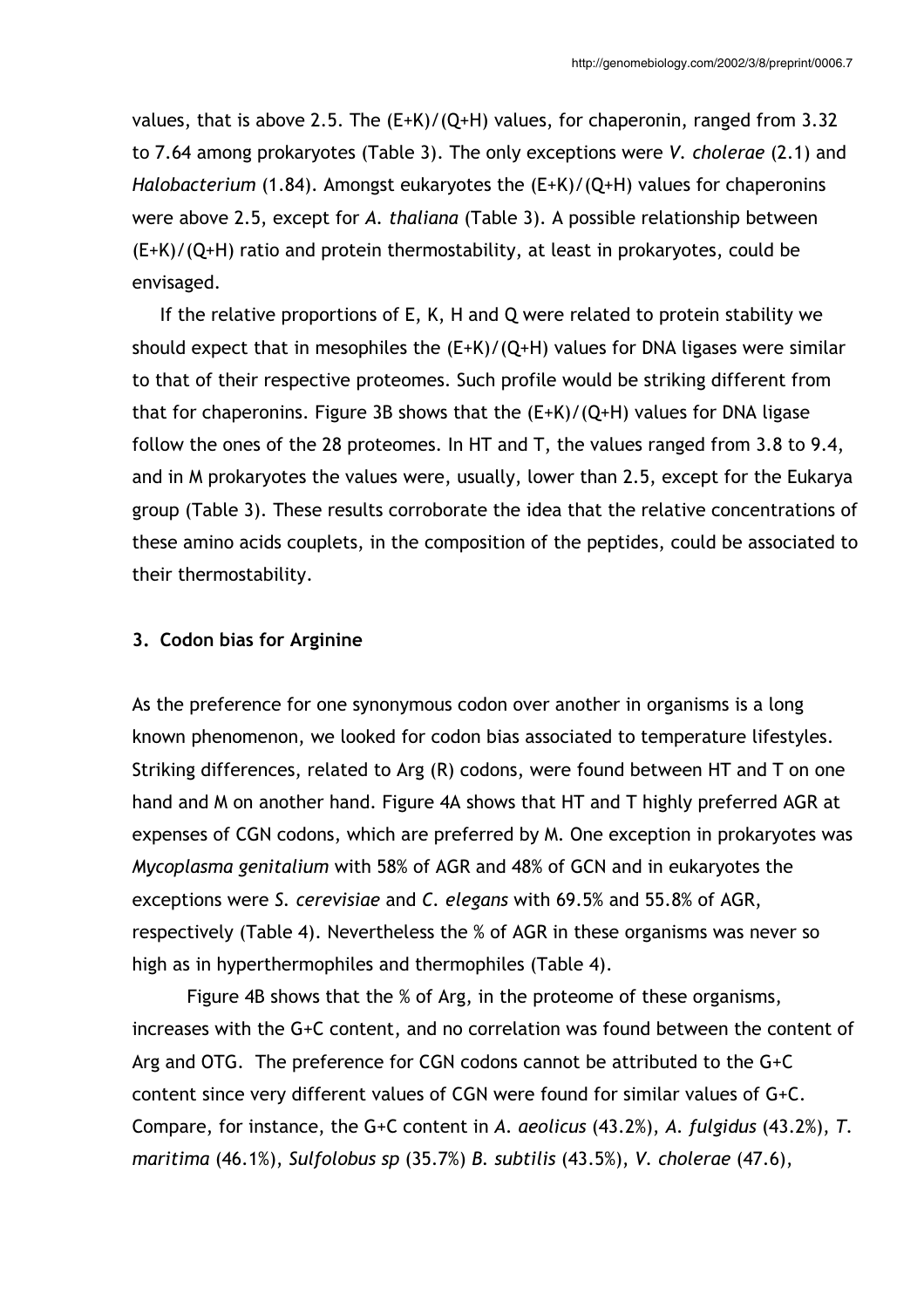Synechocystis (47.6) and H. influenza (38%) with their values for CGN usage, which are 8.0%, 9.4%, 18.0%, 8.9%, 63.0%, 91.5%, 80.0% and 91.0%, respectively (Table 4). The data reveal a superimposed correlation: at similar G+C contents the preference for the synonyms codons is determined by lifestyles, hot or non-hot.

Recently it was suggested that GC content drives codon usage and that the relationship between G+C content and codon and amino acid usage is ahistorical (17). Nevertheless, a broader connection with selective pressure based on the physicochemical properties of the amino acids might be considered. A transitional mutation in the second position of AGR converts Arg to Lys (AAR), which can be convert to Glu by a transitional mutation in the first position (GAR). All these amino acids have high polar requirements, 9.1, 10.0 and 12.5, respectively and, both, Lys and Glu are preferred amino acids in hyperthermophilic organisms. Also, a transitional mutation in the second position of CGY codons converts Arg to His (CAY), which can be converted to Gln (CAR) by a transversional mutation in the third position. Both, His and Gln, with similar polar requirements (8.6 and 8.4), are preferred amino acid in mesophilic organisms. The codons AGR (Arg), AAR (Lys) and GAR (Glu), are constituted of dinucleotides RR whereas the codons CGN (Arg), CAY (His) and CAR (Gln) are constituted mainly of YR and RY dinucleotides. A high correlation (higher than those expected from a random combination of mononucleotides), between RR or YY and hyperthermophiles, has been found (18). All the connections discussed above could help to explain the adaptation of organisms to high temperatures including preference for AGR and the high E+K/Q+H ratio in hyperthermophiles.

### **Conclusions**

The results showed that  $i$ ) the E+K/Q+H values for proteome discriminated organisms according their OGT: >4.5 for HT; 3.2 to 4.6 for T; <2.5 for ME; ii) the high percent of E and K associated to the low % of H and Q could be related to protein thermostability; *iii*) the AGR codon bias for Arg can be used as a signature for HT and T;  $iv$ ) the E+K/Q+H ratio and codon bias for Arg are not apparently related to phylogeny. Members HT of the Bacteria domain show the same values as the HT members of the Archaea domain; the values for T organisms are related to their lifestyle (intermediate temperature) and not to their domain (Archaea) and the values for M are similar in Eukarya, Bacteria and Archaea.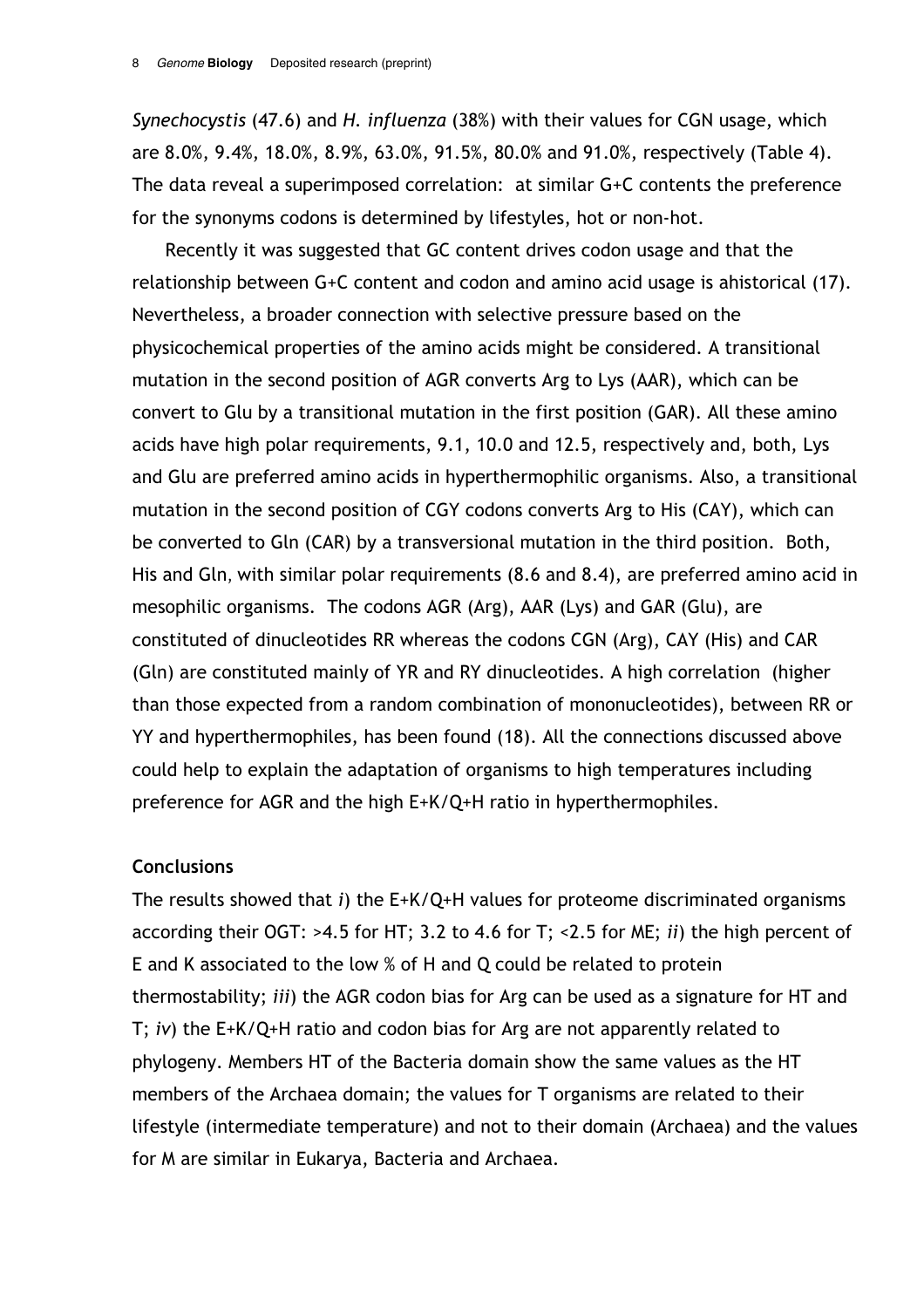#### **Materials and Methods**

### Organisms:

Data from the complete genome of 28 organisms were analyzed: 06 hyperthermophiles (1-6), 04 moderate thermophiles (7-10) and 18 mesophiles (11-28), listed in Table 2.

Loci for chaperonins: 1. Pyrococcus abyssi (PAB2341), 2. Pyrococcus horikoshii (PH1256), 3. Aquifex aeolicus (AQ2200), 4. Methanococcus jannashii (MJ0999), 5. (AF2238), 6. Termotoga marítima Archeoglobus fulgidus  $(TM0506),$ 7. Methanobacterium thermoautotroficum (MTH0218), 8. Thermoplasma Volcanium (TVN0507), 9. Thermus acidophilum (Ta0980), 10. Sulpholobus (SSO0862), 11. Escherichia coli (B4143), 12. Vibrio cholerae (VC2664), 13. Deinococcus radiodurans (DR0607), 14. Synechocystis (SLR2076), 15. Bacillus subtilis (YKKC),  $16.$ Mycobacterium tuberculosis (MT0456), 17. Neisseria miningitidis (NMB1972), 18. Mycoplasma genitalium (MG0392), 19. Treponema pallidum (TP0030),  $20.$ Pseudomonas aeruginosa (PA4385), 21. Haemophilus influenza (HI0543), 22. Xylella fastidiosa (XF0615), 23. Halobacterium sp (CCTB), 24. Saccharomyces cerevisiae (YDR212W), 25. Arabidopsis thaliana (AT1g24510), 26. Drosophila melanogaster (gi7291004), 27. Caenorhabditis elegans (t21b10.7), 28. Homo sapiens (TCPB).

Loci for DNA ligases: 1. Pyrococcus abyssi (PAB2002), 2. Pyrococcus horikoshii (PH1622), 3. Aquifex aeolicus (AQ0633), 4. Methanococcus jannashii (MJ0171), 5. fulgidus (AF0623), 6. Termotoga Archeoglobus maritima  $(TM0100),$ 7. Methanobacterium thermoautotroficum (MTH1580), 8. Thermoplasma Volcanium (TVN1237), 9. Thermus acidophilum (Ta1148), 10. Sulphulobus(SSO0189), 11. Escherichia coli (B2411), 12. Vibrio cholerae (VC0971), 13. Deinococcus radiodurans (DR2069), 14. Synechocystis (gi1651660), 15. Bacillus subtilis (YERG),  $16.$ Mycobacterium tuberculosis (MT3148), 17. Neisseria miningitidis (NMB0666), 18. Mycoplasma genitalium (MG254), 19. Treponema pallidum (TP0634), 20. Pseudomonas aeruginosa (PA1529), 21. Haemophilus influenza (HI1100), 22. Xylella fastidiosa (XI2556), 23. Halobacterium sp (LIG), 24. Saccharomyces cerevisiae (YOR005C). 25.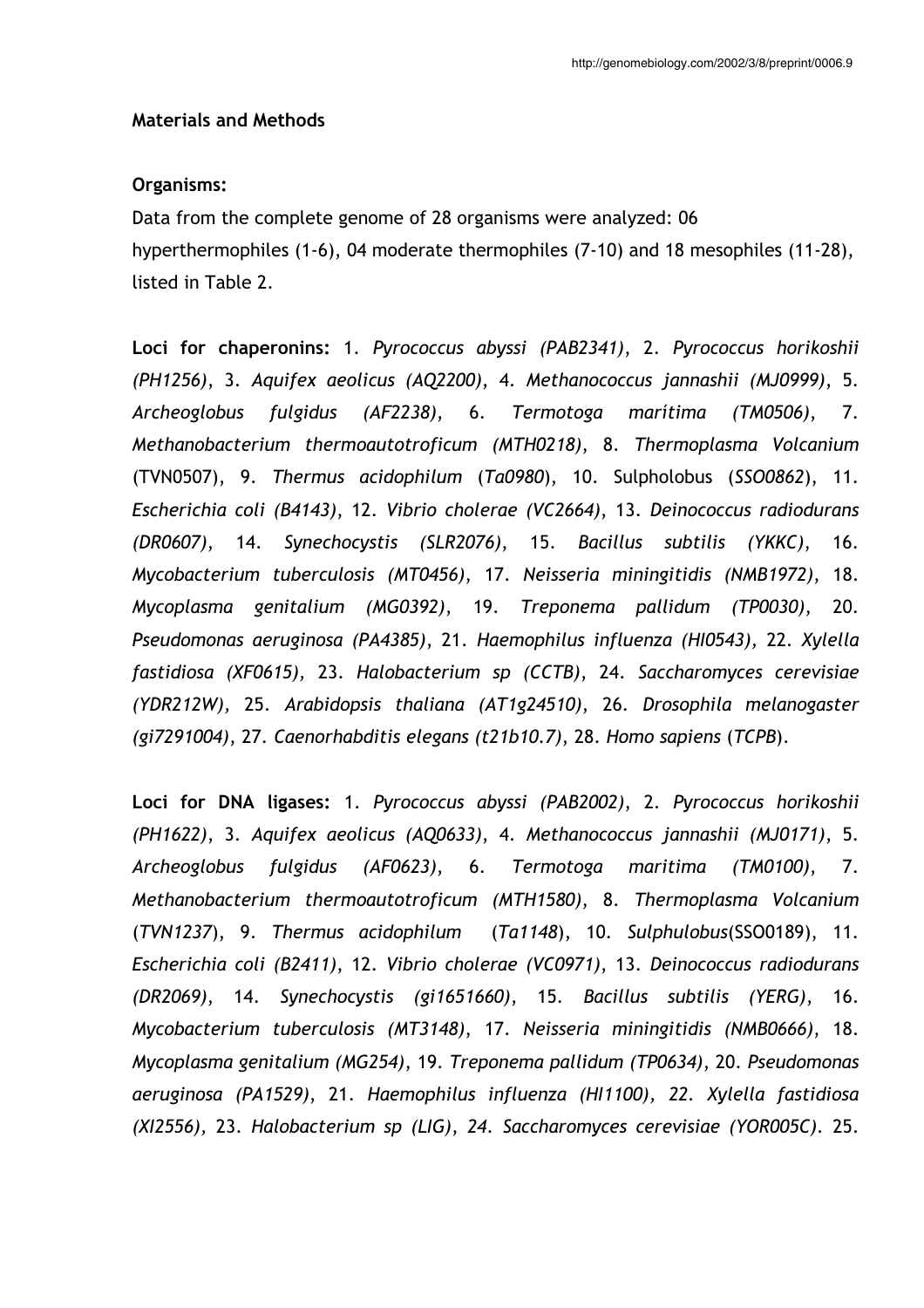Arabidopsis thaliana (AT1g49250), 26. Drosophila melanogaster (gi7299616), 27. Caenorhabditis elegans (c07h6.1), 28. Homo sapiens (LIG4).

## Data base

The 28 proteomes used in this work are listed in Table 2 and the data for the analysis of preferred amino for each proteome were obtained from the Institute of Genomic Research, TIGR (www.tigr.org) and from the Protein Extraction, Description, and Analysis Tool, PEDANT (http://pedant.mips.biochem.mpg.de/). The data for the analysis of codon usage for each proteome were obtained from the Kazusa DNA Research Institute (www.kazusa.or.jp) via Countcodon program.

# $E+K/H+O$  ratio

E+K/H+Q ratio was calculated as follows: the percent of Glu plus the percent of Lys in a proteome (or ORF) was divided by the percent of His plus the percent of Gln in the same proteome (or ORF). The ORFs were deduced from the loci cited above.

## **Acknowledgements**

We thank Dr. Romeu C. Guimarães for his critical reading of the manuscript: the Universidade Federal da Paraiba for enabling us to conduct these studies; CAPES that financed the postgraduate program on Genetics at UFPB and all the free sites of the web on genomics and proteomics.

# **References**

- 1. Sicot FX, Mesnage M, Masselot M, Exposito JY, Garrone R, Deutsch J, Gaill F: Molecular adaptation to an extreme environment: Origin of the stability of the Pompeii worm collagen. J Mol Biol 2000, 302:811-820.
- 2. Madigan MT, Martinko JM, Parker J: Brock biology of microorganisms 8<sup>th</sup> ed. Prentice-Hall Inc Upper Saddle River NJ, 1997.
- 3. Vieille C, Zeikus G: Hyperthermophilic enzymes: sources, uses and molecular mechanisms for thermostability. Microb. Mol. Biol. Rev. 2001, 65:1-43.
- 4. Jaenicke R: Do ultrastable proteins from hyperthermophiles have high or low conformational rigidity? Proc. Natl. Acad. Sci. 2000, 97:2962-2964.
- 5. Zierenberg R A, Adams MWW, Arp AJ: Life in extreme environments: Hydrothermal vents. Proc Natl Acad Sci 2000, 97:12961-12962.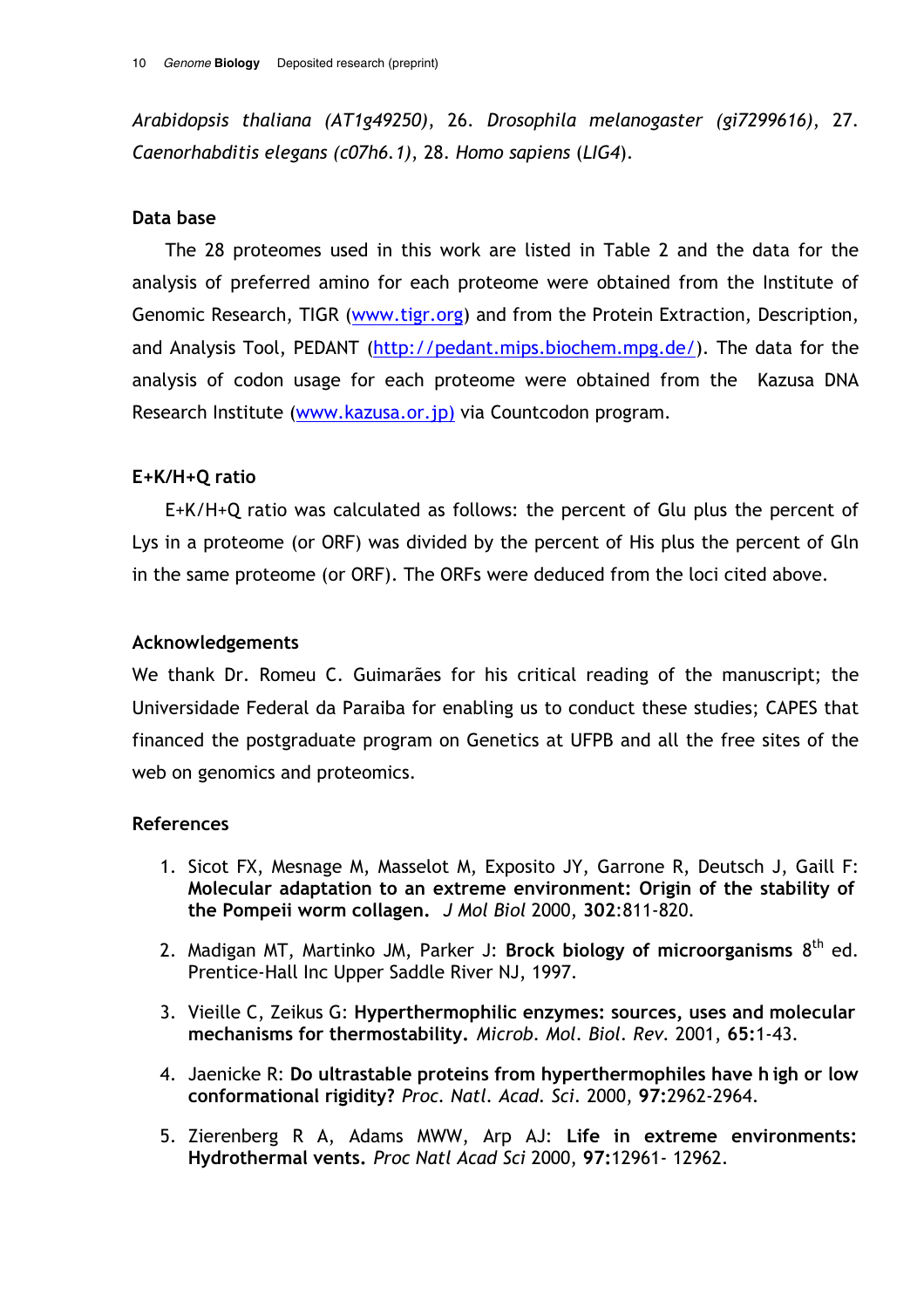- 6. Vogt G, Woell S, Argos P: Protein thermal stability hydrogen bonds and ion pairs. J Mol Biol 1997, 269:631-643.
- 7. Ventriani C, Maeder DL, Tolliday N, Yip KSP, Stillman TJ, Britton K L, Rice D W, Klump HH, Robb FT: Protein thermostability above 100 $^0$ C: A key role for ionic interactions. Proc Natl Acad Sci 1998, 95:12300-12305.
- 8. Haney PJ, Badger HJ, Buldak GL, Reich CI, Woese CR, Olsen GJ: Thermal adaptation analyzed by comparison of protein sequences from mesophilic and extremely thermophilic Methanococcus species. Proc Natl Acad Sci 1999, 96:3578-3583.
- 9. Cambillau C, Claverie J M: Structural and genomic correlates of hyperthermostability. J Biol Chem 2000, 275:32383-32386.
- 10. Thompson MJ, Eisenberg D: Transproteomic evidence of a loop-deletion mechanism for enhancing protein thermostability. J Mol Biol 1999, 290:595- $604.$
- 11. Szilagyi A, Zavodszky P: Structural differences between mesophilic, moderately thermophilic and extremely thermophilic protein subunits: results of a comprehensive survey. Stucture Fold Des 2000, 8: 493-504.
- 12. Ellis RJ, van der Vies SM: Molecular chaperones. Annu Rev Biochem 1991, 60:  $321 - 347$ .
- 13. Macario AJL, Lange M, Ahring BK, Macario EC: Stress genes and protein in the Archaea. Microbiol. Mol. Biol. Rev. 1999, 63:923-967.
- 14. Woese AR, Olsen GJ, Ibba M, Söll D: Aminoacyl-tRNA synthetases, the genetic code and the evolutionary process. Microbiol Mol Biol Rev 2000, 64:202-236.
- 15. Chou PY, Fasmann GD: Conformational parameters for amino acids in helical, B-sheet, and random coil regions calculated from proteins. Biochemistry 1974, 13:211-222.
- 16. Chiusano ML, Alvarez-Valin F, Di Giulio M, Donofrio G, Ammirato G, Colonna G, Bernardi G: Second codon positions of genes and the secondary structures of proteins. Relationships and implications for the origin of the genetic code. Gene 2000, 261:63-69.
- 17. Knight RD, Freeland SJ, Landweber LF: A simple model based on mutation and selection explains trends in codon and amino-acid usage and GC composition within and across genomes. http://genomebiology.com/2001/2/4/research/0010.1.
- 18. Kawashima T, Amano N, Koike H, Makino S-I, Higuchi S, Kawashima-Ohya Y, Watanabe K, Yamazaki M, Kanehori K, Kawamoto T, et al: Archaeal adaptation to higher temperatures, revealed by genomic sequences of Thermoplasma volcanium. Proc Natl Acad Sci 2000, 97:14257-62.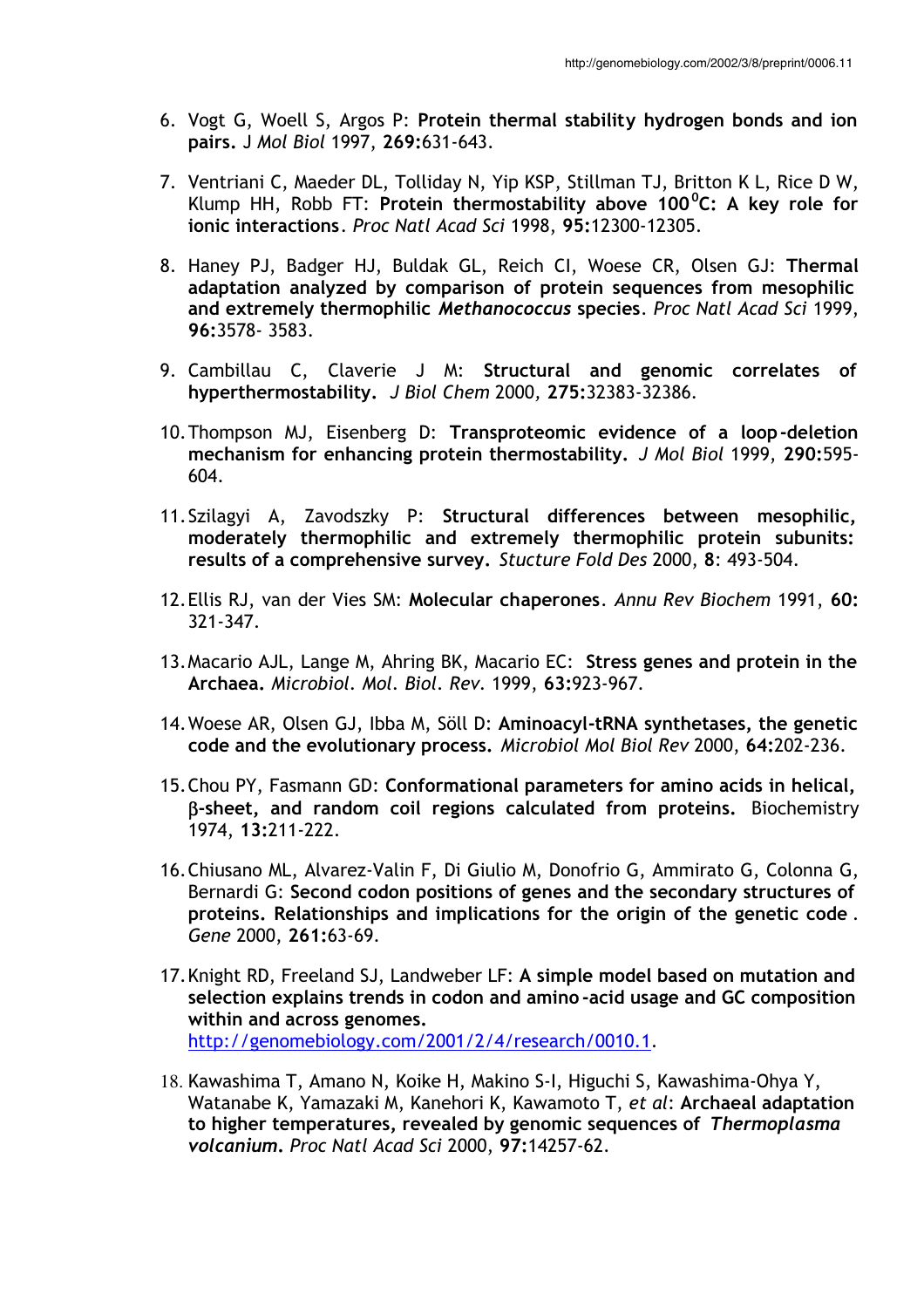

### Figure 1.

 $E+K/Q+H$  values for the proteomes of 28 organisms versus optimal growth temperature (OGT). E+K/Q+H ratio = %E (Glu) + %K (Lys) divided by %H (His) + %Q (Gln) in the same proteome. Amongst HT, OGT ranges from 80-100<sup>0</sup>C, in T from 60-65 $^0$ C and in M from 24-37 $^0$ C. E+K/Q+H ratio discriminated hyperthermophilic, thermophilic and mesophilic lifestyles. The identification of the organisms is in Table 2.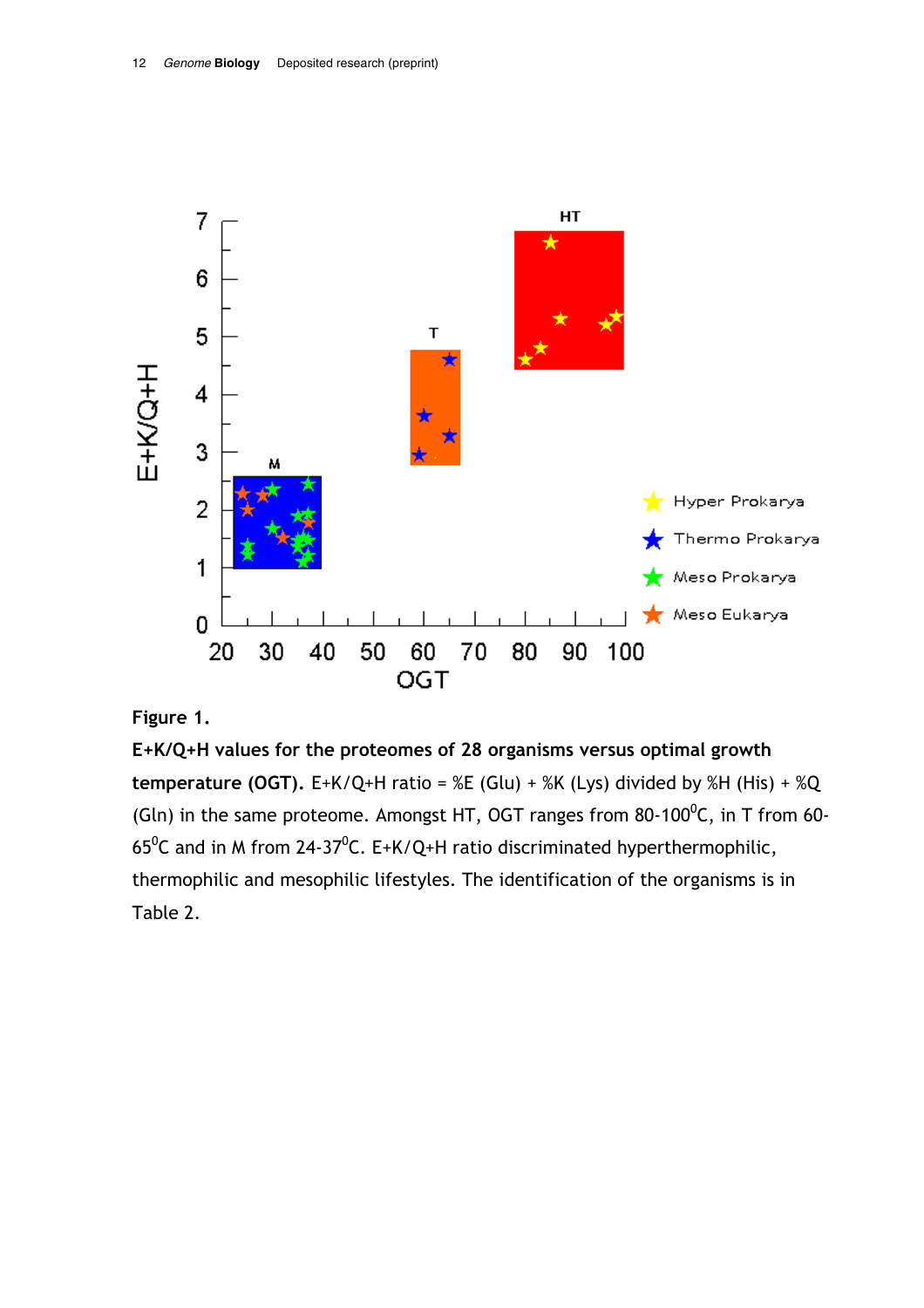

# Figure 2.

Preferred amino acids couplets and G+C contents in HT, T and M. The percent of His  $(H)$  plus the percent of Gln  $(Q)$  and the percent of Glu  $(E)$  plus the percent of Lys (K), in each proteome, were plotted against G+C contents. The G+C content in HT and T was below 50%. Preference for E+K was not correlated to G+C content. The identification of the organisms is in Table 2.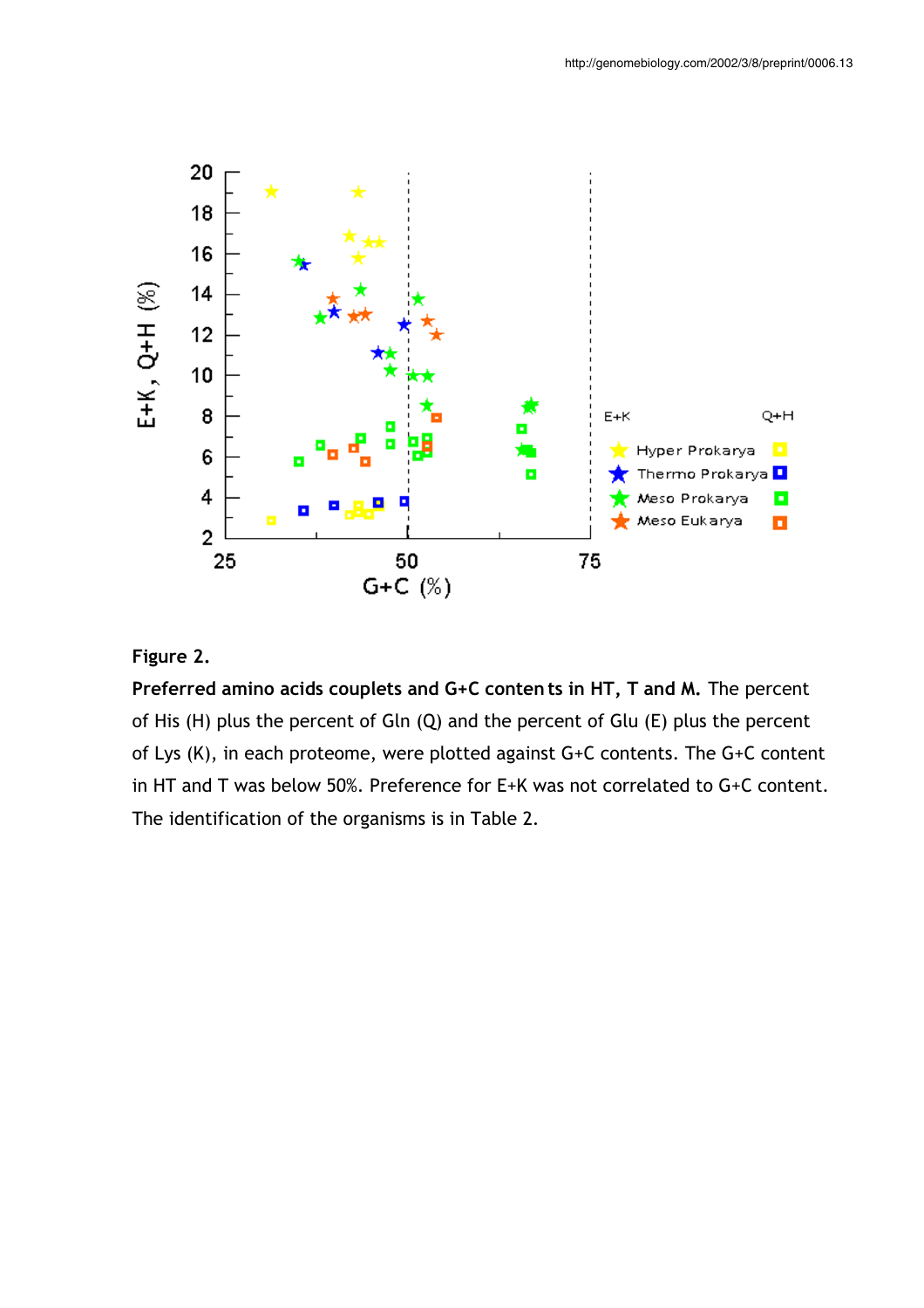

### Figure 3.

The  $(E+K)/(Q+H)$  values for chaperonins (3A) and ligases (3B) versus the  $(E+K)/(Q+H)$  values for the proteomes of HT, T and M. The  $(E+K)/(Q+H)$  ratios for the chaperonins and for the DNA ligases, described in Material and Methods, were calculated in each one of the 28 organisms. In mesophilic prokaryotes the ratios for chaperonins followed the hyperthermophilic values  $($  > 2.5), except for *Vibrio* cholarae (Vc) and Halobacterium sp (Hal). In mesophilic eukaryotes, only Homo sapiens (Hs) and *Drosophila melanogaster* (Dm) followed the rule. The ratios for DNA ligases always followed the proteome values.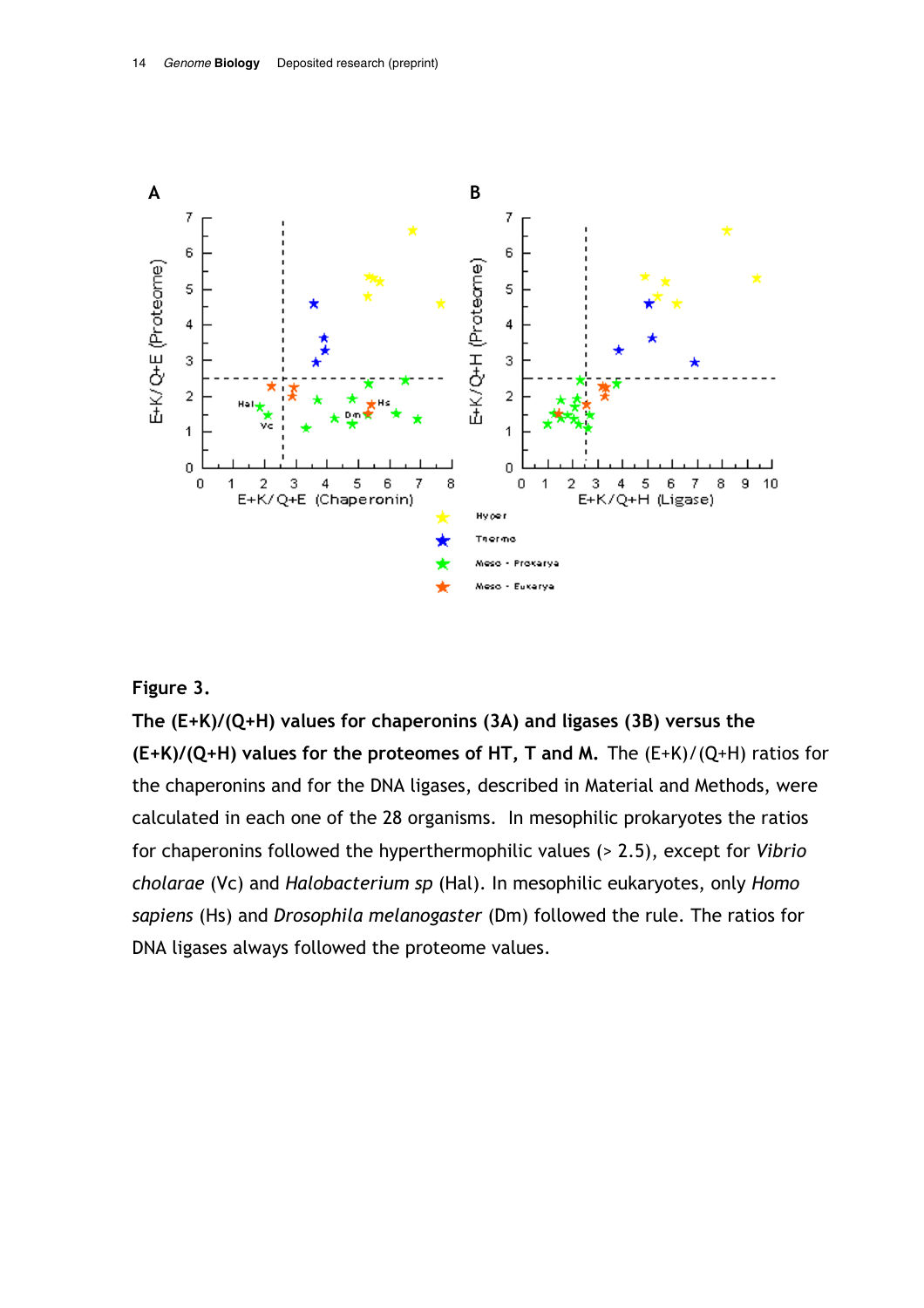

### Figure 4.

Preferred codons for arginine (AGR versus CGN), according to life styles (A) and arginine utilization according to  $G+C$  content (B). A) HT and T preferred codons AGR whereas codons CGN were preferred by M. The mesophiles *Mycoplasma* genitalium (Mg) and Caenorhabditis elegans (Ce) showed no preference whereas Saccharomyces cerevisiae (Sc) preferred AGR codons. B) The percent of Arg in the proteome increased with the G+C content, except for the halophilic Archaea, Halobacterium sp (Hal). The preference for CGN codons (black circles) cannot be attributed to the G+C content.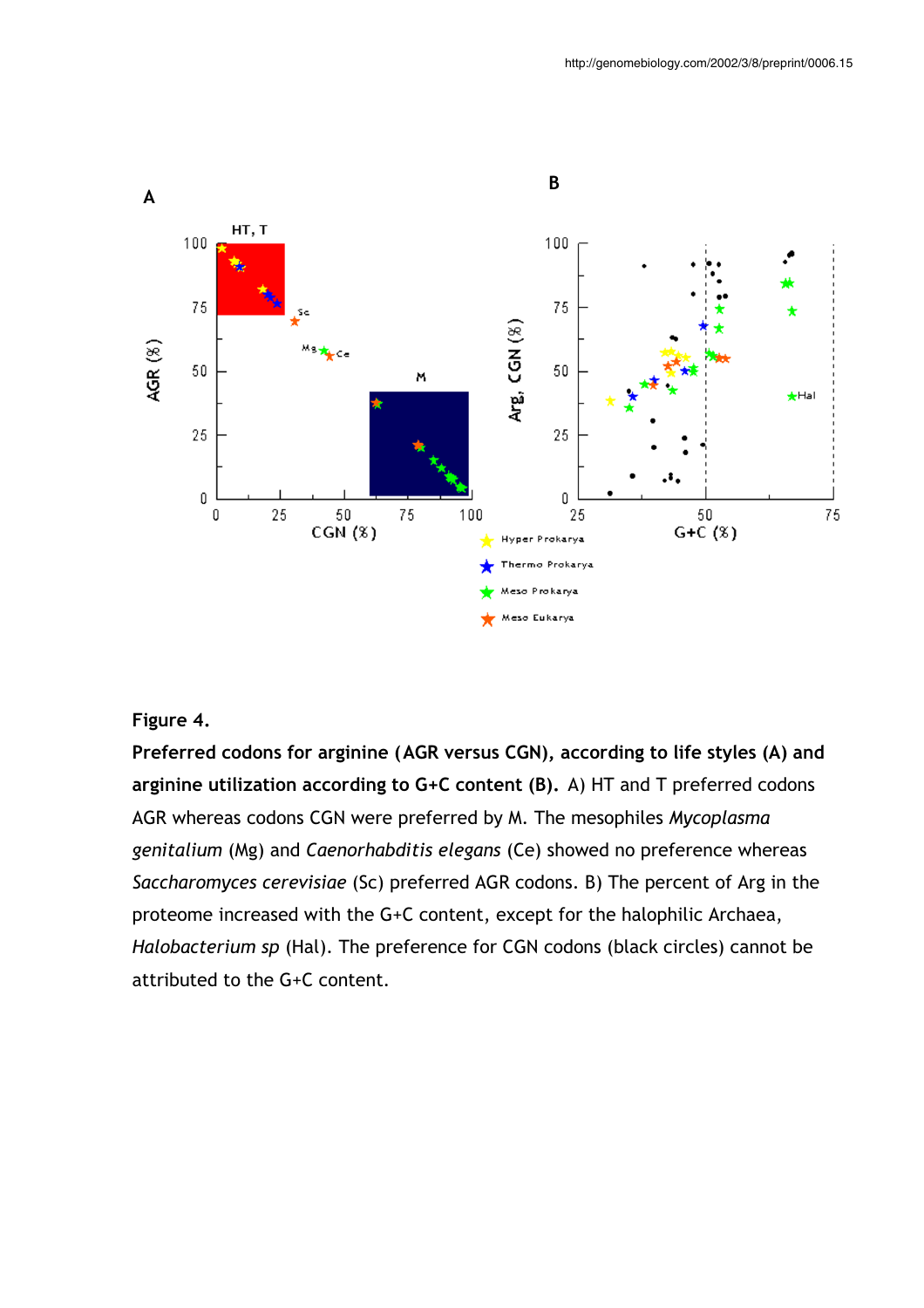#### Table1.

Preferred and avoided amino acids from proteomes of 10 hyperthermophiles (HT) and thermophiles (T), and 18 mesophiles (M).

|                |                                      |                      | HT and T<br>M          |                      |                       |                    |
|----------------|--------------------------------------|----------------------|------------------------|----------------------|-----------------------|--------------------|
|                |                                      |                      | Prokarya               | Prokarya             | <b>Eukarya</b>        |                    |
| Amino<br>acids | Secondary<br>structures <sup>*</sup> | Polar<br>requirement | Average (range)        |                      | Average (range)       | Ratio<br>(HT, T)/M |
| Gln(Q)         | $\alpha$ -helix                      | 8.60                 | $1.88(1.44 - 2.08)$    | $4.19(3.25 - 5.5)$   | $4.28(3.97 - 5.24)$   | 0.44               |
| His(H)         | $\alpha$ -helix                      | 8.40                 | $1.53(1.43 - 1.9)$     | $2.29(1.83 - 2.74)$  | $2.4(2.15 - 2.68)$    | 0.65               |
| Ala $(A)$      | $\alpha$ -helix                      | 7.00                 | $6.38(5.44 - 7.84)$    | $9.83(6 - 13)$       | $7.64(6.19 - 11.1)$   | 0.73               |
| Cys(C)         | $\beta$ -strand                      | 4.8                  | $0.81(0.56 - 1.27)$    | $1.09$ (0.67 - 1.91) | $1.84(1.27 - 2.21)$   | 0.62               |
| Glu (E)        | $\alpha$ -helix                      | 12.50                | $8.11(5.53 - 9.6)$     | 5. $8(4.4 - 7.08)$   | $6.6$ $(6.39 - 6.99)$ | 1.34               |
| Lys $(K)$      | $\alpha$ -helix                      | 10.10                | $7.5(4.5 - 10.4)$      | $4.56(2.61 - 10)$    | $6.28(5.6 - 7.29)$    | 1.49               |
| Tyr $(Y)$      | $\beta$ -strand                      | 5.40                 | $4.08(3.2 - 4.82)$     | $2.74(1.9 - 3.48)$   | $3.01(2.76 - 3.35)$   | 1.45               |
| lle(1)         | $\beta$ -strand                      | 4.90                 | $8.42$ $(7.18 - 10.5)$ | $5.5(3.28 - 8.64)$   | $5.46$ (4.43 - 6.51)  | 1.52               |

\*Taken from 14; \*Taken from 16; data on HT. T. M in %; only ratios >1.3 and <0.8 are shown.

#### Table 2.

| Hyperthermophiles, Thermophiles and Mesophiles from Archaea (A), Bacteria (B) e Eukarya (E). |                |               |                                   |                |             |  |  |  |
|----------------------------------------------------------------------------------------------|----------------|---------------|-----------------------------------|----------------|-------------|--|--|--|
| Organisms                                                                                    | <b>Domains</b> | OGT $(^{0}C)$ | Organisms                         | <b>Domains</b> | OGT $(^0C)$ |  |  |  |
| 01. Pyrococcus abyssi                                                                        | A              | 96-98         | 2. Pyrococcus horikoshii          | A              | 95-98       |  |  |  |
| 03. Aquifex aeolicus                                                                         | B              | 85            | 4. Methanococcus jannashii        | A              | 80-85       |  |  |  |
| 05. Archeoglobus fulgidus                                                                    | A              | 83            | 6. Termotoga maritima             | B              | 80          |  |  |  |
| 07. Methanobacterium<br>thermoautotroficum                                                   | A              | 65            | 8. Thermoplasma volcanium         | A              | 60          |  |  |  |
| 09. Thermus acidophilum                                                                      | A              | 65            | 10. Sulfulobus sp                 | A              | 65          |  |  |  |
| 11. Escherichia coli                                                                         | B              | $35 - 37$     | 12. Vibrio cholerae               | B              | $35 - 37$   |  |  |  |
| 13. Deinococcus radiodurans                                                                  | B              | $25 - 37$     | 14. Mycobacterium<br>tuberculosis | B              | 25          |  |  |  |
| 15. Neisseria miningitidis                                                                   | B              | 30            | 16. Mycoplasma genitalium         | B              | $35 - 37$   |  |  |  |
| 17. Treponema pallidum                                                                       | B              | $25 - 37$     | 18. Pseudomonas aeruginosa        | B              | $35 - 37$   |  |  |  |
| 19. Haemophilus influenza                                                                    | B              | $35 - 37$     | 20. Bacillus subtilis             | B              | $35 - 37$   |  |  |  |
| 21. Synechocystis                                                                            | B              | $35 - 37$     | 22. Xylella fastidiosa            | B              | $25 - 30$   |  |  |  |
| 23. Halobacterium sp                                                                         | A              | $25 - 37$     | 24. Saccharomyces cerevisiae      | Е              | $25 - 30$   |  |  |  |
| 25. Caenorhabditis elegans                                                                   | Е              | $20 - 24$     | 26. Arabidopsis thaliana          | Е              | $30 - 37$   |  |  |  |
| 27. Drosophila melanogaster                                                                  | Е              | 25            | 28. Homo sapiens                  | Е              | 37          |  |  |  |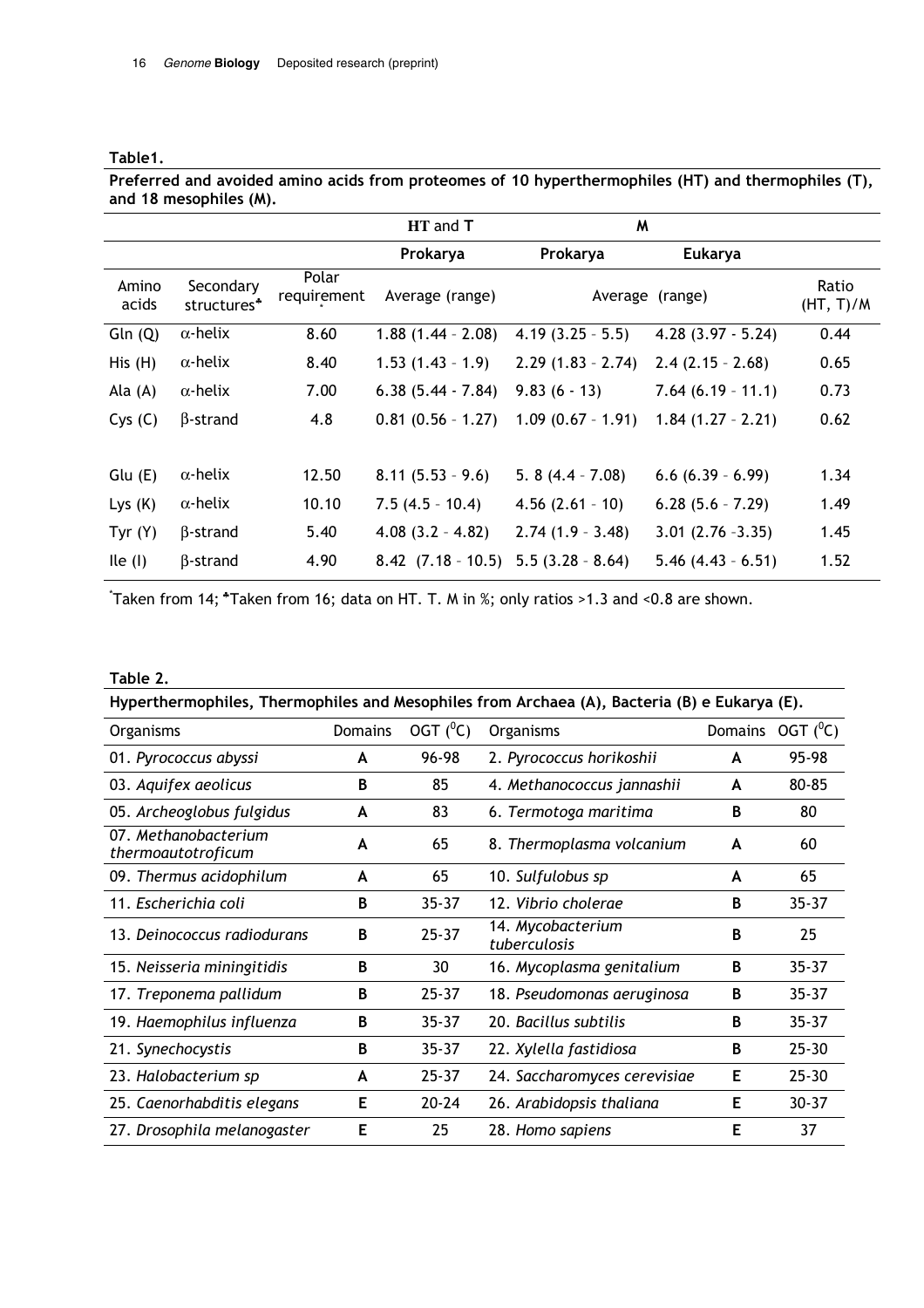# Table 3.

| E+K, and Q+H contents (%) in the 28 proteomes and E+K/Q+H ratios for the Proteome, |  |
|------------------------------------------------------------------------------------|--|
| Chaperonin and Ligase in each organism.                                            |  |

|                       |           | Proteome  |          |             | Chaperonin | Ligase |
|-----------------------|-----------|-----------|----------|-------------|------------|--------|
| <b>Strains</b>        | $E+K/Q+H$ | $E+K(\%)$ | $Q+H(%)$ | $G + C(\%)$ | $E+K/Q+H$  |        |
| Hiper - Procarya      |           |           |          |             |            |        |
| P. abyssi             | 5.21      | 16.53     | 3.17     | 44.6        | 5.68       | 5.72   |
| P. horikoshii         | 5.35      | 16.87     | 3.15     | 42.0        | 5.33       | 4.9    |
| A. aeolicus           | 5.31      | 19.01     | 3.58     | 43.2        | 5.47       | 9.39   |
| M. jannashii          | 6.63      | 19.04     | 2.87     | 31.3        | 6.73       | 8.18   |
| A. fulgidus           | 4.8       | 15.76     | 3.28     | 43.2        | 5.3        | 5.4    |
| T. matitima           | 4.6       | 16.53     | 3.59     | 46.1        | 7.64       | 6.18   |
| Termo - Procarya      |           |           |          |             |            |        |
| M. thermoautotroficum | 3.28      | 12.5      | 3.81     | 49.5        | 3.93       | 3.85   |
| T. volcanium          | 3.63      | 13.13     | 3.61     | 39.9        | 3.9        | 5.19   |
| T. acidophilum        | 2.95      | 11.1      | 3.76     | 45.9        | 3.64       | 6.89   |
| Sulfulobus            | 4.6       | 15.46     | 3.36     | 35.7        | 3.57       | 5.06   |
| Meso - Procarya       |           |           |          |             |            |        |
| E. coli               | 1.47      | 9.98      | 6.75     | 50.7        | 5.3        | 2.7    |
| V. cholerae           | 1.47      | 11.08     | 7.49     | 47.6        | 2.1        | 1.8    |
| D. radiodurans        | 1.36      | 8.47      | 6.19     | 66.9        | 6.89       | 2.05   |
| M. tuberculosis       | 1.1       | 6.32      | 5.75     | 65.6        | 3.32       | 2.62   |
| N. miningitidis       | 1.89      | 11.75     | 6.22     | 51.4        | 3.69       | 1.53   |
| M. genitalium         | 2.45      | 15.61     | 6.36     | 35          | 6.5        | 2.31   |
| T. pallidum           | 1.51      | 9.95      | 6.57     | 52.7        | 6.21       | 1.26   |
| P. aeruginosa         | 1.21      | 8.4       | 6.9      | 66.4        | 4.8        | 2.25   |
| H. influenza          | 1.93      | 12.82     | 6.64     | 38          | 4.8        | 2.18   |
| <b>B.</b> subtilis    | 2.35      | 14.22     | 6.05     | 43.5        | 5.32       | 3.76   |
| Synechocystis         | 1.38      | 10.24     | 7.39     | 47.6        | 4.23       | 1.53   |
| X. fastidiosa         | 1.23      | 8.51      | 6.92     | 52.6        | 4.8        | 1.00   |
| Halobacterium sp      | 1.67      | 8.58      | 5.15     | 66.88       | 1.84       | 2.19   |
| Meso - Eucarya        |           |           |          |             |            |        |
| S. cerevisiae         | 2.25      | 13.79     | 6.12     | 39.7        | 2.93       | 3.33   |
| C. elegans            | 2.00      | 12.88     | 6.42     | 42.6        | 2.88       | 3.3    |
| A. thaliana           | 2.28      | 13.01     | 5.74     | 44.2        | 2.22       | 3.2    |
| D. melanogaster       | 1.51      | 11.99     | 7.92     | 53.9        | 5.31       | 1.44   |
| H. sapiens            | 1.77      | 12.68     | 7.17     | 52.66       | 5.41       | 2.57   |

# Table 4.

| Arginine and codon usage in each one of the 28 proteomes. |              |           |           |             |     |  |
|-----------------------------------------------------------|--------------|-----------|-----------|-------------|-----|--|
| <b>Strains</b>                                            | $CGN$ $(\%)$ | AGR $(%)$ | Arg $(%)$ | $G + C(\%)$ | OGT |  |
| Hiper - Procarya                                          |              |           |           |             |     |  |
| P. abyssi                                                 | 7.0          | 93.0      | 5.73      | 44.6        | 96  |  |
| P. horikoshii                                             | 6.8          | 93.2      | 5.60      | 42.0        | 98  |  |